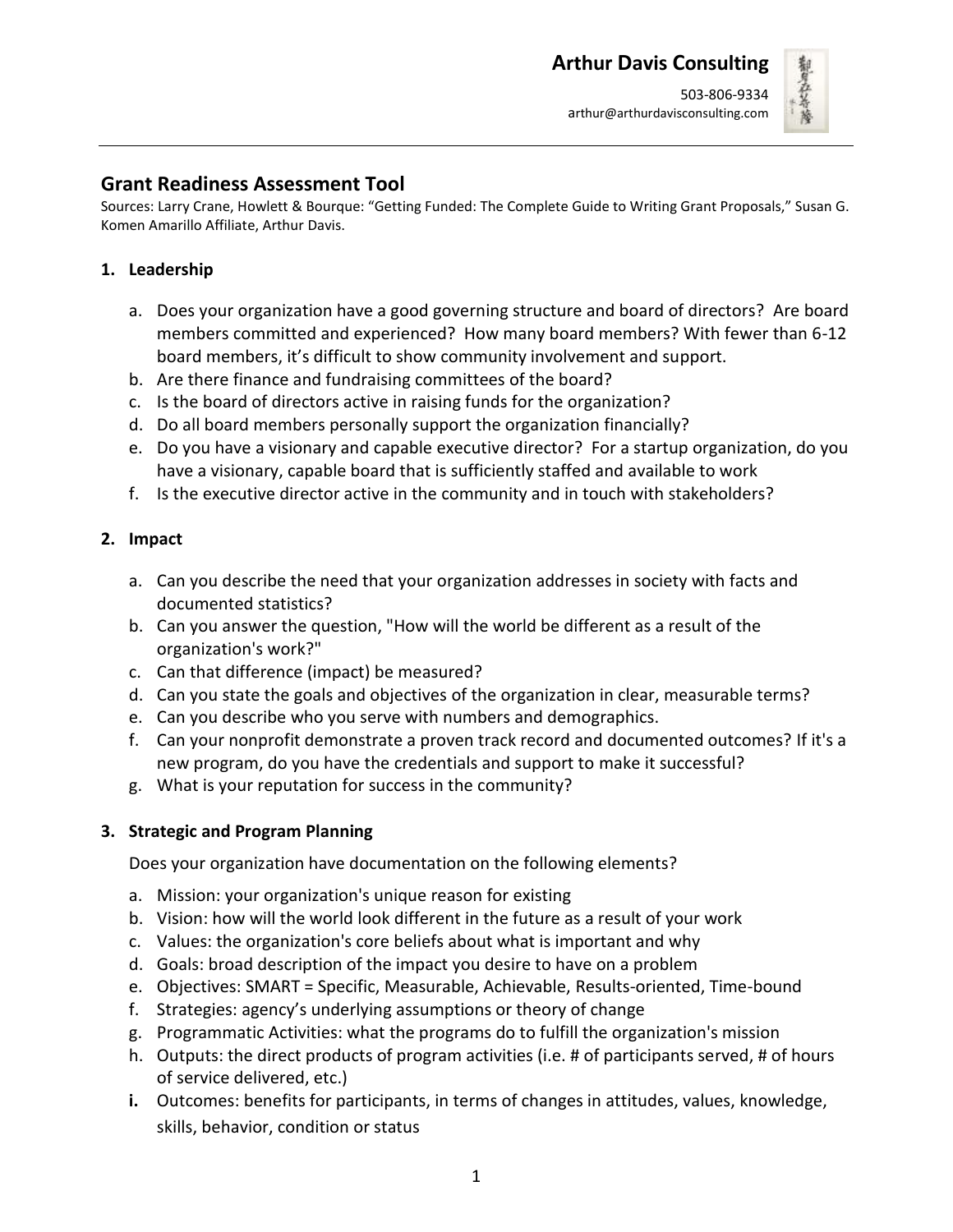

#### **4. Financial, Organizational, and Legal Readiness**

- a. Does your organization have an approved budget?
- b. Is the organization currently balancing its operating budget?
- c. Does the organization have a current, accurate financial statements?
- d. Can you articulate your fundraising plan and why it's the right approach for your organization? Based on what track record?
- e. Can your organization respond to deadlines and benchmarks in a timely manner?
- f. Do you have the proper legal status to receive funds? Some grantors allow use of a fiscal sponsor.

# **5. Project Identification & Articulation**

- a. Have you identified the dollar amount that the organization needs to raise through grants?
- b. Have you defined the grant project, including goals and objectives, strategies and activities, timeline, management plan, project budget and sources of in-kind contributions?
- c. Is the purpose of the proposal consistent with the mission and goals of your agency?
- d. Can you explain the "competitive advantage" of your agency for this particular proposal?
- e. Has the project and related grant-seeking been approved by the board?
- f. Do you have or can you get the right staff for this project?
- g. Does the project meet the stated and actual focus areas of the funder? By reviewing the grantor's website, 990's through Guidestar, or the Foundation Directly Online, you may find that the stated focus areas are not fully representative of the actual awards.
- h. Is the impact local/regional? If it is not local do you have funder interest and internal infrastructure for national/international projects and have you identified specific funders for those areas.
- i. Do you have the administrative and accounting support to accomplish and report on this project?

# **6. External Relationships**

- a. Do you know who else in the community or field is doing similar work and can you articulate what makes your work distinct from theirs?
- b. Do you have collaborative relationships with other entities doing similar work where those make sense?
- c. Do you know how the reputation of your organization will affect this proposal?
- d. Do you have active volunteers, in-kind contributions, and demonstrated community involvement and support?
- e. Can you demonstrate substantial community involvement in governance (board), operations (volunteers), finances (donors, in-kind contributions), and broader impact (partner organizations).